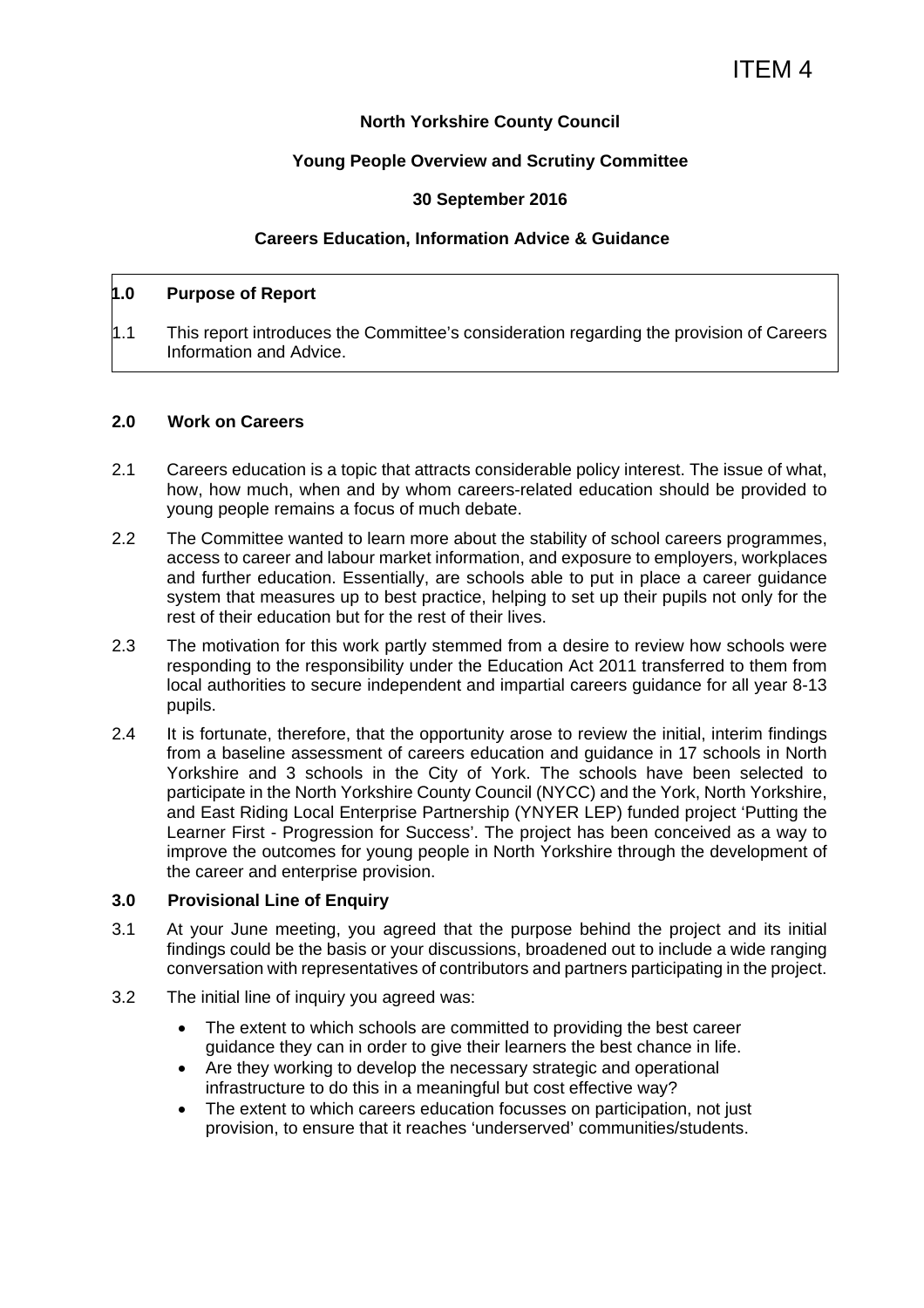- What action is being taken to address, inequalities in terms of which students are participating in (accessing and making use of) careers education and work experience provision and opportunities.
- Are new sources and ways of using career and labour market information being identified?
- Are schools differentiating the support they provide to meet individual career development needs, especially or young people with special educational needs and disabilities where the planning processes are often not connected to other career guidance activities?
- How do schools work hard to engage with parents, community stakeholders and employers to bolster their resources?
- Are employers being used as valued resource and provide support to the curriculum and to the school as strategic partners through roles such as governor.
- What is being provided for young people by way of experience of the workplace and of work-related learning providers? What is the pattern of delivery?
- What are the opportunities for young people to have experiences of colleges and universities in a rural county – what are the challenges and how might they be overcome.

## **4.0 Approach at the meeting**

- 4.1 The programme for the meeting agreed with your Chairman and group spokespersons, is item 5 on your agenda. A list of attendees is attached as an appendix to this report.
- 4.2 Members will hear about the quality and scope of career guidance in the project and the expected demonstrable improvement in the provision of career guidance in schools. At this stage, it is too early to definitively assess the further measure of success: the improvement in outcomes for young people.
- 4.3 The presentations will help the committee better understand:
	- the "Gatsby" benchmarks (backed by the Government).In order to do things consistently and well, the ten recommendations call upon schools, employers, the government and other bodies to collaborate so that pupils are provided with career guidance to the level of the benchmarks.
	- The importance of the Quality Standard and how the researchers will use the range of indicators of performance such as data on attendance, attainment and progression.
	- How best practice can be progressed, what the Next Steps of the project might be.
	- What obstacles have had to overcome, what represents best practice, what do people see as future challenges to achieving the Gatsby benchmarks.

DANIEL HARRY SCRUTINY TEAM LEADER County Hall, **Northallerton** 

Author and Presenter of Report: Ray Busby Contact Details: Tel: 01609 532655 E-mail: ray.busby@northyorks.gov.uk

21 September 2016 Background Documents Nil